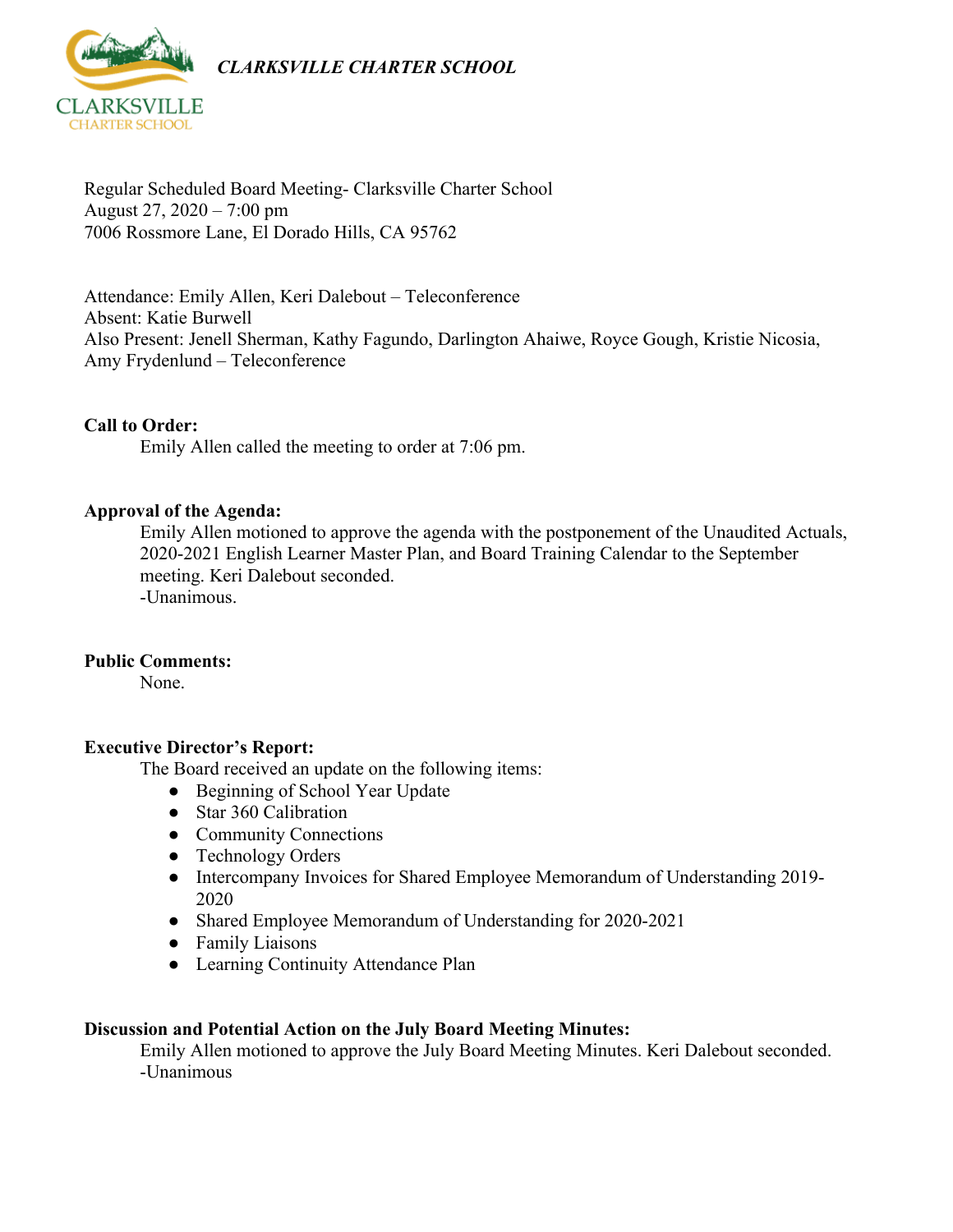

*CLARKSVILLE CHARTER SCHOOL*

### **Emily Allen motioned to move on to Agenda Item #10**

Keri Dalebout seconded. -Unanimous.

#### **Discussion and Potential Action on the Public Sale of Surplus School Inventory:**

Royce Gough presented on excess playground equipment for Public Sale of Surplus School Inventory.

Emily Allen motioned to approve the Public Sale of Surplus School Inventory. Keri Dalebout seconded.

-Unanimous

#### **Emily Allen motioned to return to Agenda Item #5**

Keri Dalebout seconded. -Unanimous.

#### **Discussion on How Charter Schools are Funded:**

The Board received a presentation from Darlington Ahaiwe regarding how charter schools are funded.

#### **Discussion and Potential Action on the Unaudited Actuals:**

Removed from the Agenda and tabled to September.

#### **Discussion and Potential Action on the Education Protection Account Budget:**

Darlington Ahaiwe presented the Education Protection Account Budget.

Emily Allen motioned to approve the Education Protection Account Budget. Keri Dalebout seconded. -Unanimous

#### **Discussion and Potential Action on the Fiscal Policies and Procedures:**

Darlington Ahaiwe presented the Fiscal Policies and Procedures. During discussion, Emily Allen expressed interest in establishing an audit committee to review the current audit.

Emily Allen approved the Fiscal Policies and Procedures. Keri Dalebout seconded. -Unanimous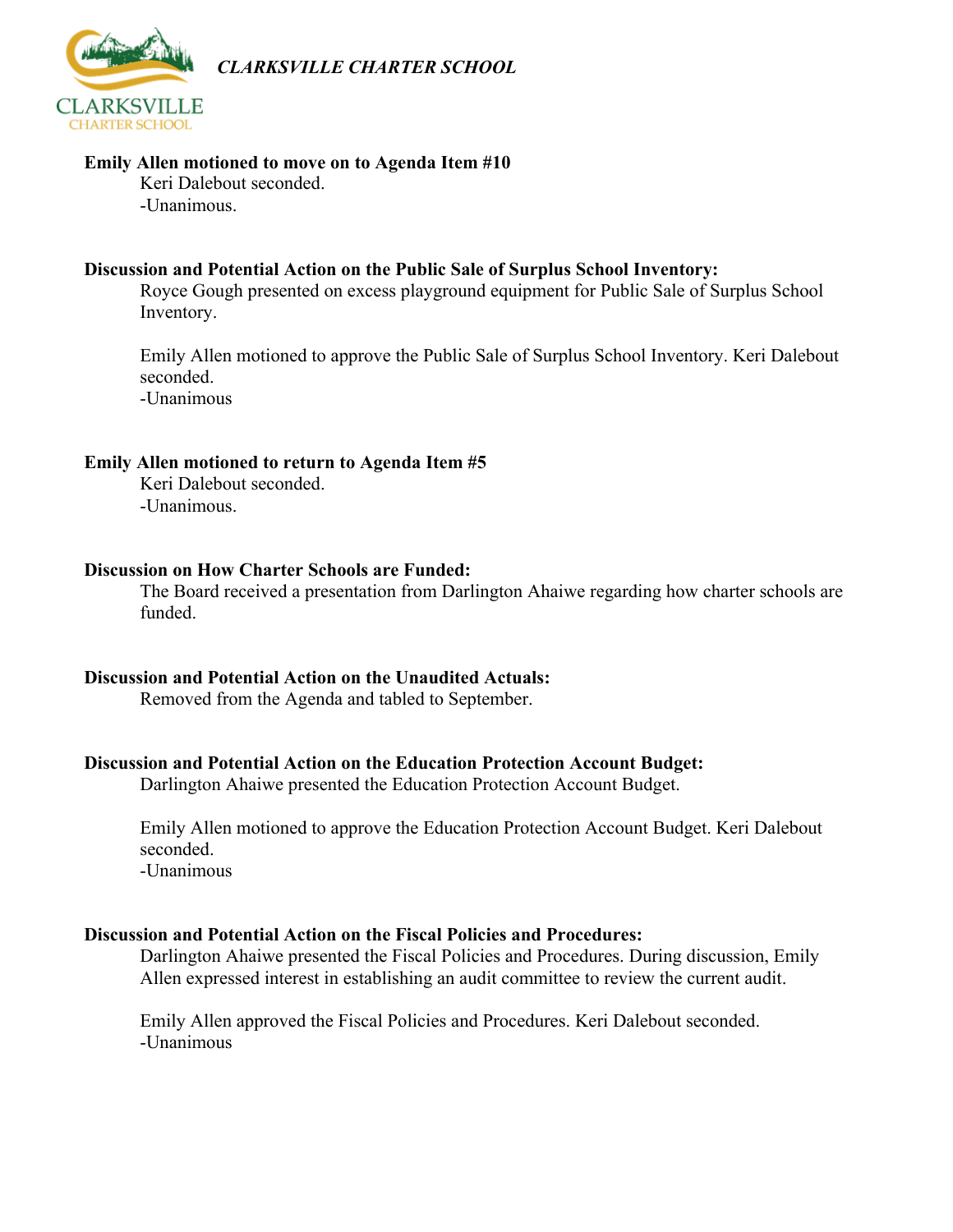

*CLARKSVILLE CHARTER SCHOOL*

#### **Discussion and Potential Action on the Process to Access Additional Planning Amounts:**

Amy Frydenlund presented on student needs and multi-year planning amounts. No action was taken.

#### **Discussion and Potential Action on the Immunizations and Oral Assessment Policy:**

Emily Allen motioned to approve the Immunizations and Oral Assessment Policy. Keri Dalebout seconded. -Unanimous

#### **Discussion and Potential Action on the Employee Handbook:**

Emily Allen motioned to approve the Employee Handbook noting that the school acronym needs to be updated throughout. Keri Dalebout seconded. -Unanimous

#### **Discussion and Potential Action on the Policy for Inspection of Public Records:**

Emily Allen motioned to approve the Policy for Inspection of Public Records. Keri Dalebout seconded.

-Unanimous

#### **Discussion and Potential Action on the 2020-2021 English Learner Master Plan:**

Removed from the Agenda and tabled to September.

#### **Discussion and Potential Action on the Compensation Policy:**

Emily Allen motioned to approve the Compensation Policy. Keri Dalebout seconded. -Unanimous

#### **Discussion and Potential Action on the Residency Policy:**

Emily Allen motioned to approve the Residency Policy. Keri Dalebout seconded. -Unanimous

#### **Discussion and Potential Action on the Board Resolution — Stipend Expense for Travel, Internet and Phone:**

Emily Allen motioned to approve the Board Resolution — Stipend Expense for Travel, Internet and Phone with \$100 per meeting. Keri Dalebout seconded. -Unanimous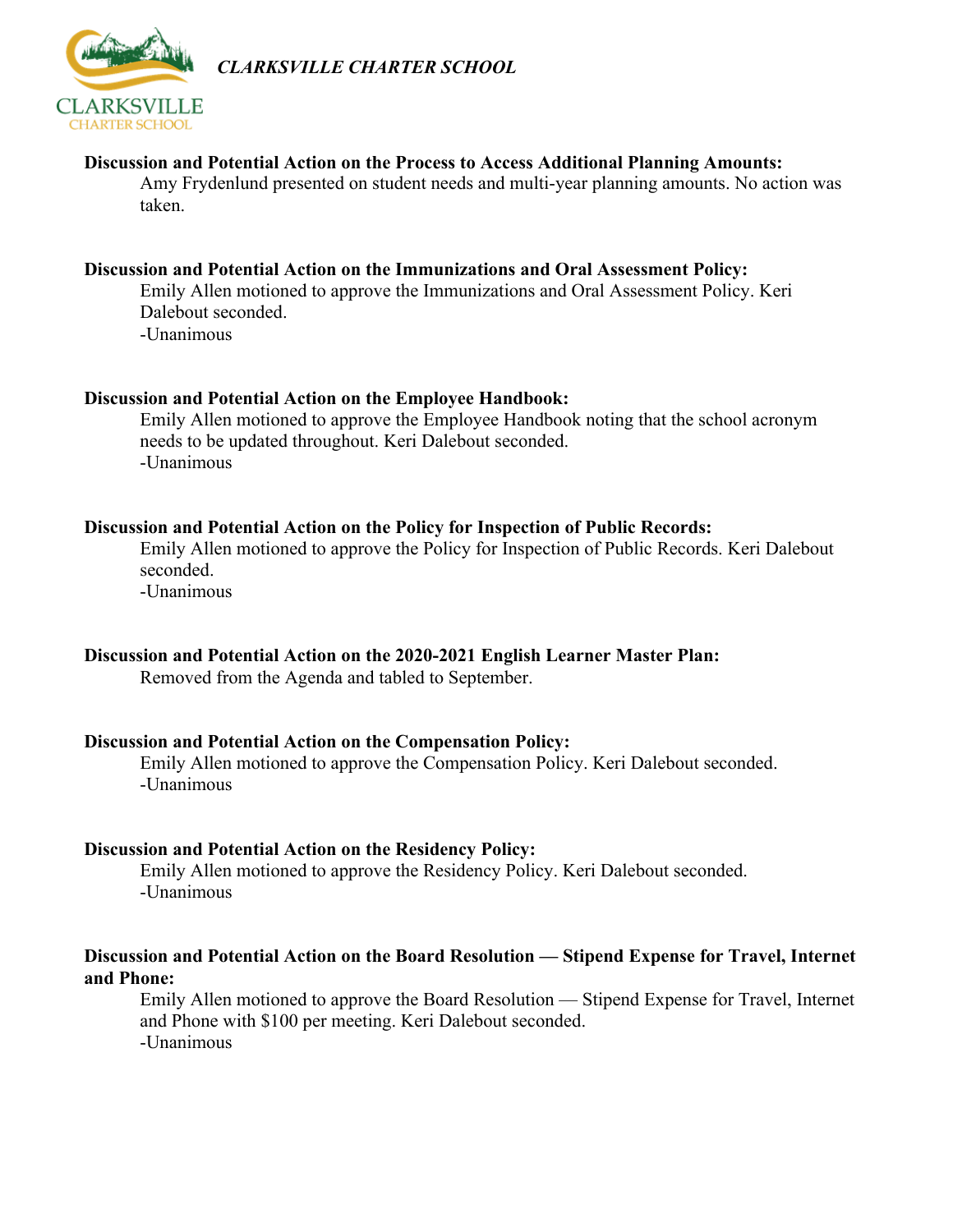

*CLARKSVILLE CHARTER SCHOOL*

#### **Discussion and Potential Action on the Nomination and Appointment of Board Members:**

Keri Dalebout and Kristie Nicosia presented on the new board member candidates. Keri Dalebout recommended appointing Lisa Jobe and Kelley Laliberte.

Emily Allen nominated Lisa Jobe. Keri Dalebout seconded. -Unanimous

Emily Allen nominated Kelley Laliberte. Keri Dalebout seconded. -Unanimous

#### **Announcement of Next Regular Scheduled Board Meeting:**

The Board announced the next regular scheduled Board Meeting for September 24, 2020 at 7:00 pm.

#### **Adjournment:**

Emily Allen motioned to adjourn the meeting at 9:09 pm. Keri Dalebout seconded. -Unanimous

Prepared by: Bryanna Brossman

Noted by:

Katie Burwell (Sep 25, 2020 23:3

Board Secretary